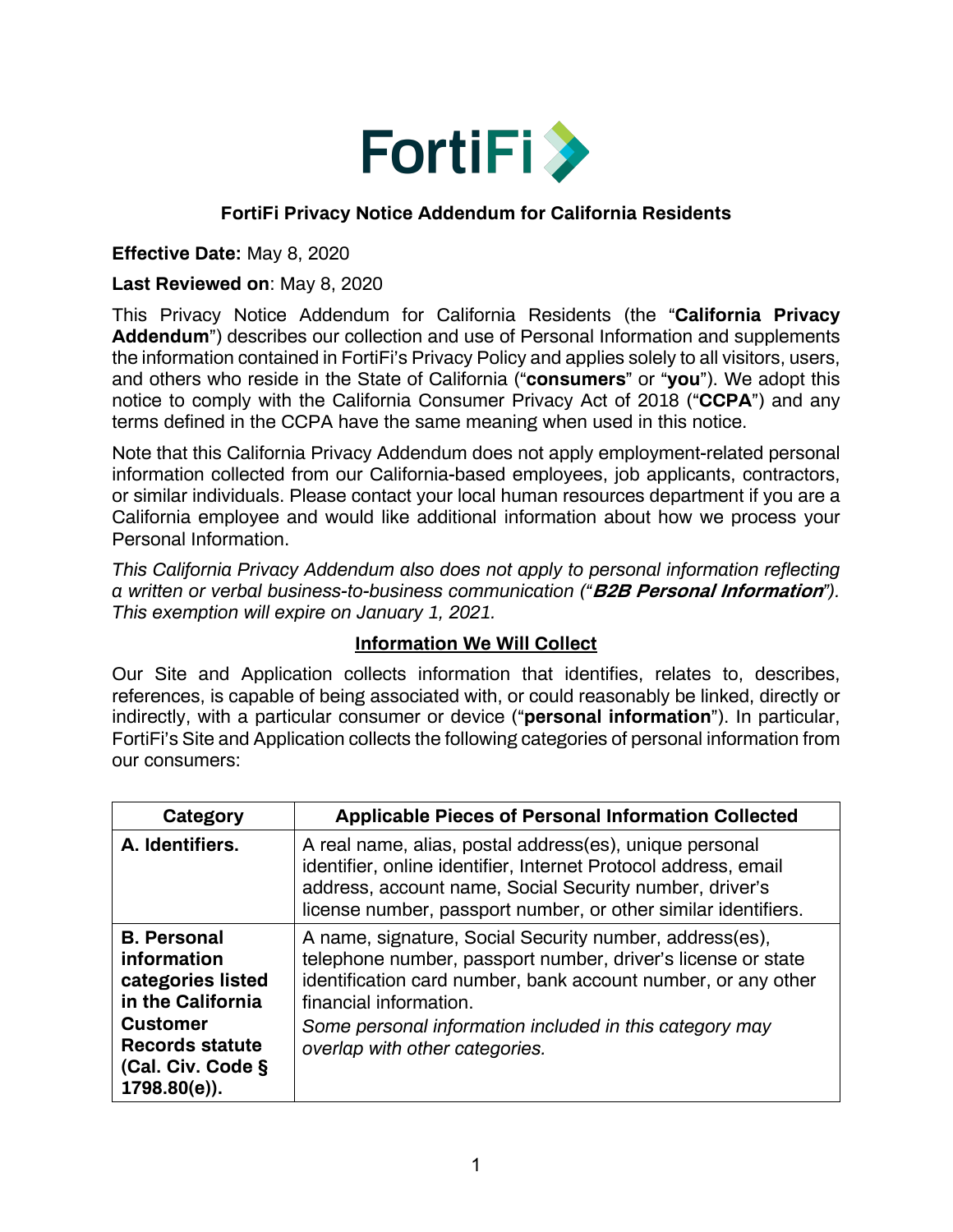| C. Protected<br>classification<br>characteristics<br>under California<br>or federal law. | If you choose to provide it: Age (40 years or older), race, color,<br>ancestry, national origin, citizenship, religion or creed, marital<br>status, sex (including gender, gender identity, gender<br>expression, pregnancy or childbirth and related medical<br>conditions), veteran or military status. |
|------------------------------------------------------------------------------------------|-----------------------------------------------------------------------------------------------------------------------------------------------------------------------------------------------------------------------------------------------------------------------------------------------------------|
| <b>D. Commercial</b><br>information.                                                     | Records of personal property, products or services purchased,<br>obtained, or considered, or other purchasing or consuming<br>histories or tendencies.                                                                                                                                                    |
| F. Internet or<br>other similar<br>network activity.                                     | Browsing history, search history, information on a consumer's<br>interaction with a website, application, or advertisement.                                                                                                                                                                               |

Personal information does not include:

- Publicly available information from government records.
- Deidentified or aggregated consumer information.
- Information excluded from the CCPA's scope, like:
	- personal information covered by certain sector-specific privacy laws, including the Fair Credit Reporting Act (FRCA), or the Gramm-Leach-Bliley Act (GLBA) or California Financial Information Privacy Act (FIPA).

#### **Use of Personal Information**

We may use, "sell" for monetary *or other valuable consideration*, or disclose the personal information we collect and, of the past 12 months, have used "sold," or disclosed the personal information we have collected for one or more of the following business or commercial purposes:

- To fulfill or meet the reason you provided the information. For example, if you share your name and contact information to request a price quote or ask a question about our products or services, we will use that personal information to respond to your inquiry. If you provide your personal information to apply for financing, we will use that information to process your review your request and, if applicable, provide you with that financing. (*Categories A, B, C, D*)
- To provide, support, personalize, and develop our Site or Application, products, and services. (*Categories A, B, C, D*)
- To create, maintain, customize, and secure your account with us. (*Categories A, B, C, D, F*)
- To process your requests, purchases, transactions, and payments and prevent transactional fraud. (*Categories A, B, C D, F*)
- To provide you with support and to respond to your inquiries, including to investigate and address your concerns and monitor and improve our responses. (*Categories A, B, C, D, F*)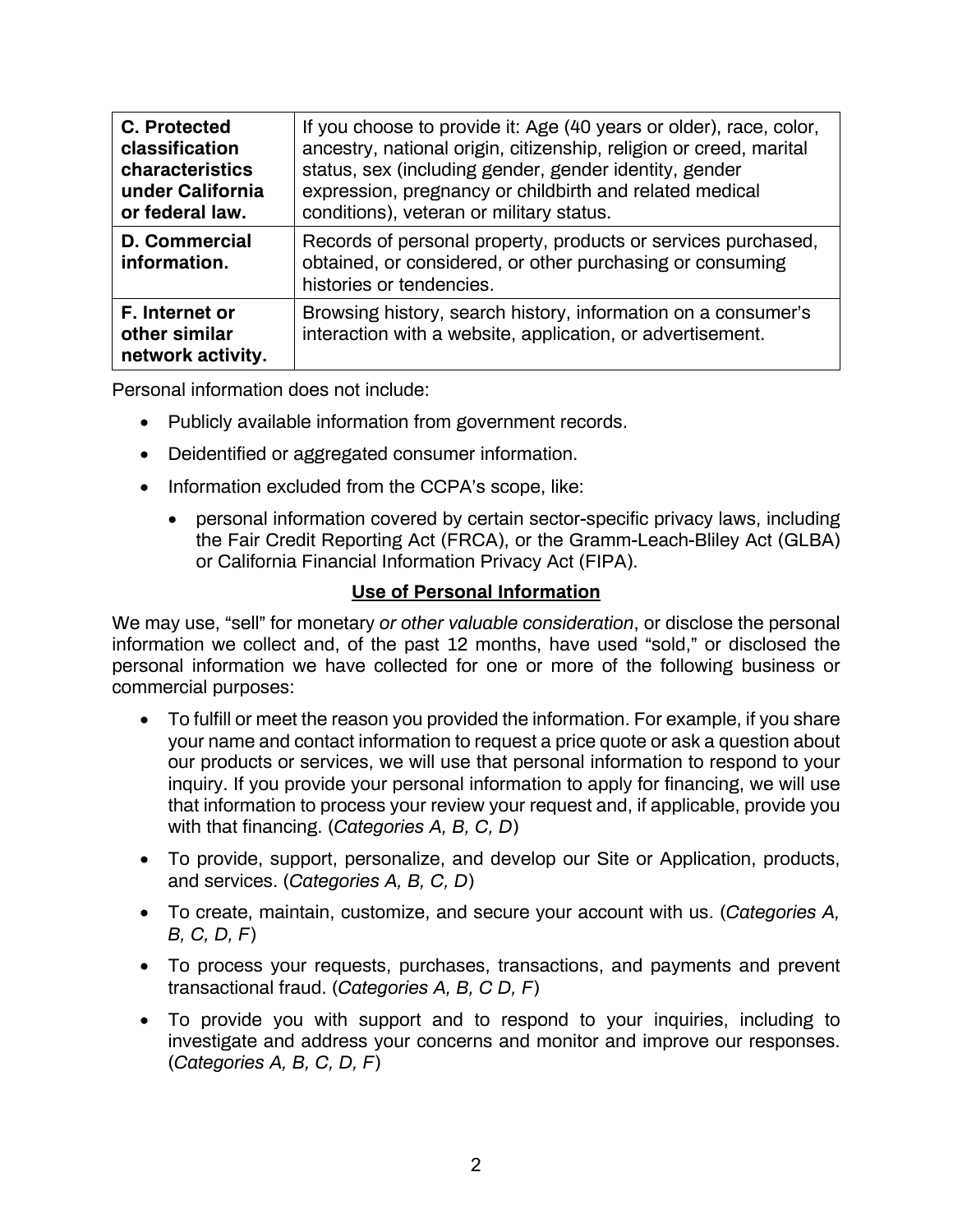- To help maintain the safety, security, and integrity of our Site or Application (and the servers used by the Application), products and services, databases and other technology assets, and business. (*Categories A, B, C, D, F*)
- For internal testing, research, analysis, and product development, including to develop and improve our Site and Application, and to develop, improve, or demonstrate our financing products and services. (*Categories A, B, C, D, F*)
- To respond to law enforcement requests and as required by applicable law, court order, or governmental regulations. (*Categories A, B, C, D, F*)
- As described to you when collecting your personal information or as otherwise set forth in the CCPA. (*Categories A, B, C, D, F*)
- To evaluate or conduct a merger, divestiture, restructuring, reorganization, dissolution, or other sale or transfer of some or all of FortiFi, Inc.'s assets, whether as a going concern or as part of bankruptcy, liquidation, or similar proceeding, in which personal information held by FortiFi, Inc. about our Site and Application users is among the assets transferred. (*Categories A, B, C, D, F*)
- Detecting security incidents, protecting against malicious, deceptive, fraudulent, or illegal activity, and prosecuting those responsible for that activity. (*Categories A, B, C, D, F*)
- Debugging to identify and repair errors that impair existing intended functionality. (*Categories A, B, C, D, F*)
- Short-term, transient use, provided that we do not disclose the personal information to another third party and is not used to build a profile about you or otherwise alter your experience outside the current interaction, including, but not limited to, the contextual customization of ads shown as part of the same interaction. (*Categories A, B, C, D, F*)
- Undertaking activities to verify or enhance or maintain the quality of our services. (*Categories A, B, C, D, F*)

FortiFi will not collect additional categories of personal information or use the personal information we collected for materially different, unrelated, or incompatible purposes without providing you notice.

## **Sources of Personal Information**

FortiFi obtains the categories of personal information listed above from the following categories of sources:

- Directly from you. For example, from forms you complete when applying for financing. (*Categories A, B, C, D*)
- Indirectly from you. For example, from observing your actions on our Site or when using the Application. (*Categories F*)
- From third parties, insurance companies, and government and non-government land ownership records (*Categories A, B, C, D*)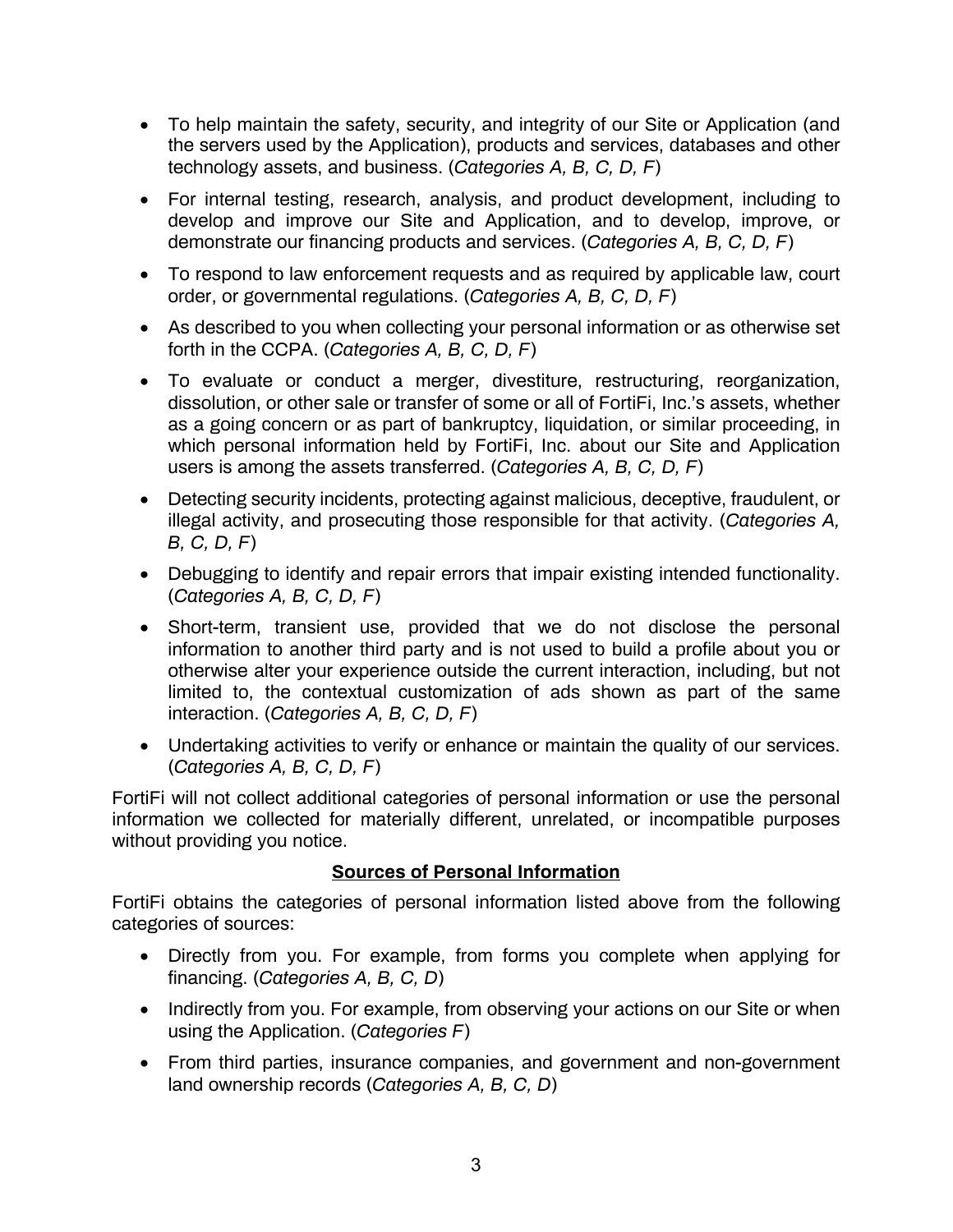# **Sharing Personal Information**

FortiFi may disclose your personal information to a third party for a business purpose or sell your personal information, subject to your right to opt-out of those sales (see *Opt-Out and Opt-In Rights*). When we disclose personal information for a business purpose, we enter a contract that describes the purpose and requires the recipient to both keep that personal information confidential and not use it for any purpose except performing the contract. The CCPA prohibits third parties who purchase the personal information we hold from reselling it unless you have received explicit notice and an opportunity to opt-out of further sales.

## **Disclosures of Personal Information for a Business Purpose**

In the preceding twelve (12) months, FortiFi has disclosed the following categories of personal information for a business purpose to the listed categories of third parties:

#### **A. Identifiers:**

*Categories of Third Parties*: Service providers who help us run our business (such as IT hosting providers, shipping companies, etc), Business partners (i.e. pre-qualified contractors who can perform your home improvement projects), Affiliates, parents, and subsidiary organizations of FortiFi, and Government entities.

## **B. California Customer Records personal information categories:**

*Categories of Third Parties*: Service providers who help us run our business (such as IT hosting providers, shipping companies, etc), Business partners (i.e. pre-qualified contractors who can perform your home improvement projects), Affiliates, parents, and subsidiary organizations of FortiFi, and Government entities.

## **C. Protected classification characteristics under California or federal law:**

*Categories of Third Parties*: Service providers who help us run our business (such as IT hosting providers, shipping companies, etc), Business partners (i.e. pre-qualified contractors who can perform your home improvement projects), Affiliates, parents, and subsidiary organizations of FortiFi, and Government entities.

#### **D. Commercial information:**

*Categories of Third Parties*: Service providers who help us run our business (such as IT hosting providers, shipping companies, etc.), Affiliates, parents, and subsidiary organizations of FortiFi, and Government entities.

#### **F. Internet or other similar network activity:**

*Categories of Third Parties*: Internet cookie information recipients, such as analytics and behavioral advertising services

#### **Sales of Personal Information**

As noted in our general Privacy Policy, we do not sell your personal information as the term "sell" is commonly understood to require an exchange for money. However, the California State Attorney General may issue guidance on whether the use of advertising and analytics cookies on our Site or in our Application may be considered a "sale" of Personal Information as the term "sale" is broadly defined in the CCPA to include both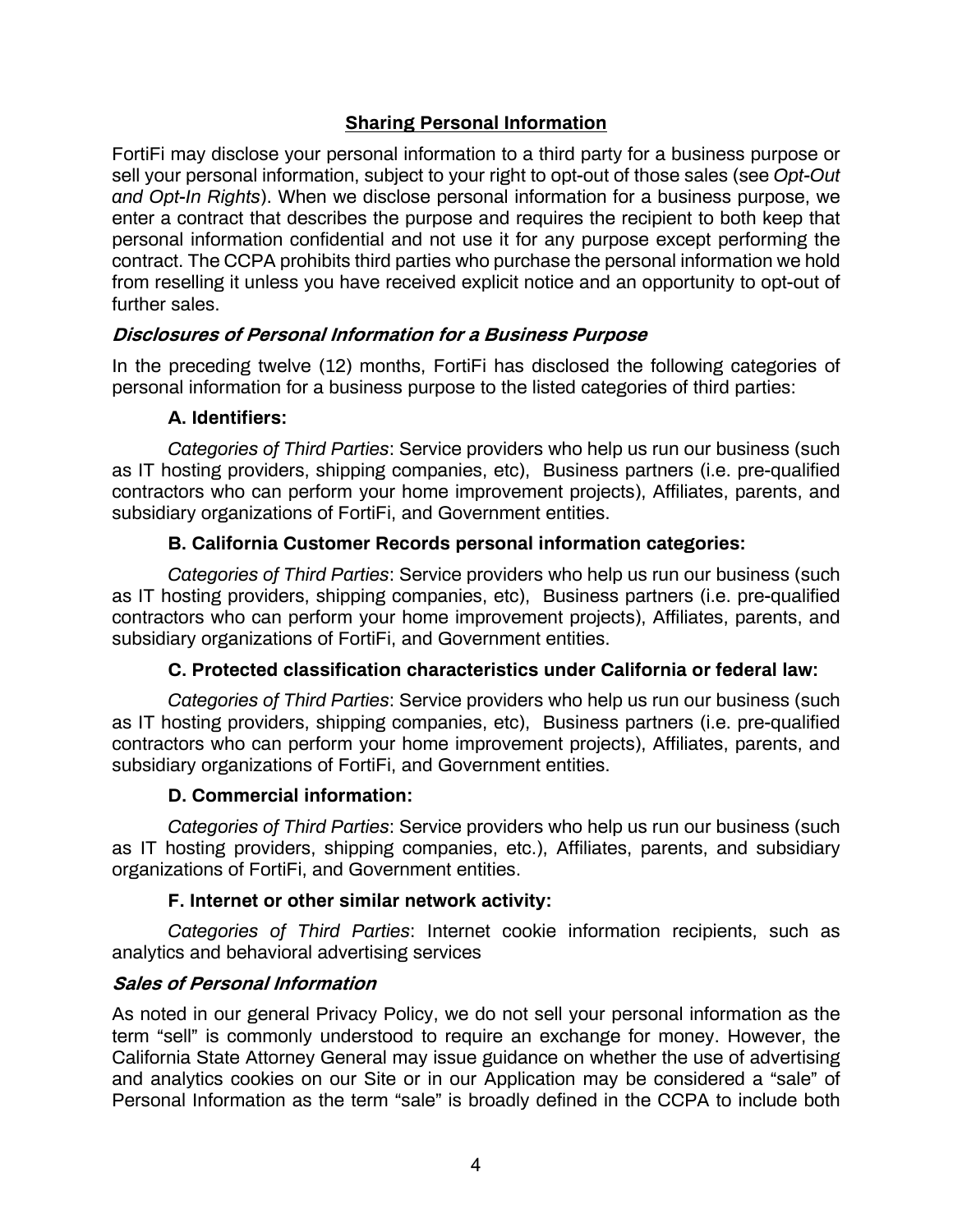monetary and other valuable consideration. Until such guidance has been issued, we continue to consider it a "sale" in order to be as transparent as possible with users of our Site and Application and will comply with the restrictions of the "sale" of this information to the extent technologically feasible. This "sale" would be limited to our use of third-party advertising and analytics cookies and their use in providing you behavioral advertising and their use in understanding how people use and interact with our Site(s) and Application(s).

In the preceding twelve (12) months, FortiFi has "sold" the following categories of personal information to the following categories of third parties for monetary or other valuable consideration:

## **F. Internet or other similar network activity:**

*Categories of Third Parties*: Internet cookie information recipients, such as analytics and behavioral advertising services.

We do not sell the personal data of minors under the age of 16 for monetary or other valuable consideration without affirmative authorization.

# **Your Rights and Choices**

The CCPA provides consumers (California residents) with specific rights regarding their personal information. This section describes your CCPA rights and explains how to exercise those rights. You may exercise these rights yourself or through your authorized agent.

# **Authorized Agents**

You may authorize your agent to exercise your rights under the CCPA on your behalf by registering your agent with the California Secretary of State. You may also provide your authorized agent with power of attorney to exercise your rights. If you authorize an agent, we may require that your agent provide proof that they have been authorized exercise your rights on your behalf. We may request that your authorized agent submit proof of identity We may deny a request from your agent to exercise your rights on your behalf if they fail to submit adequate proof of identity or adequate proof that they have the authority to exercise your rights.

## **Access to Specific Information and Data Portability Rights**

You have the right to request that FortiFi disclose certain information to you about our collection and use of your personal information over the past 12 months. Once we receive and confirm your verifiable consumer request (see *Exercising Access, Data Portability, and Deletion Rights*), we will disclose to you:

- The categories of personal information we collected about you.
- The categories of sources for the personal information we collected about you.
- Our business or commercial purpose for collecting or selling that personal information.
- The categories of third parties with whom we share that personal information.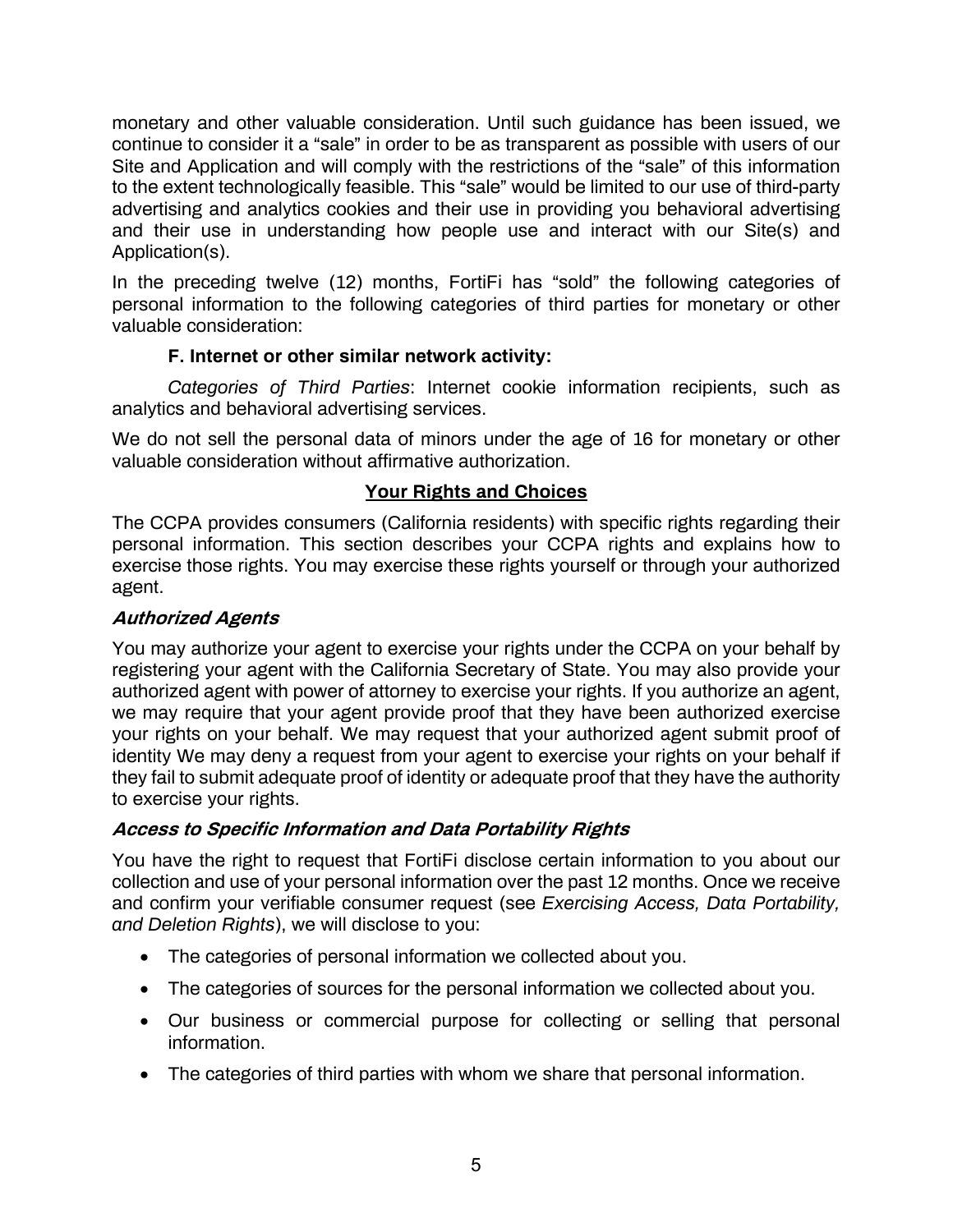- The specific pieces of personal information we collected about you (also called a data portability request). We will not disclose your social security number, driver's license number or other government-issued identification number, financial account number, or your account password or security question or answers. We will also not provide this information if the disclosure would create a substantial, articulable, and unreasonable risk to your personal information, your account with FortiFi, or the security of our systems or networks.
- If we sold or disclosed your personal information for a business purpose, two separate lists disclosing:
	- sales, identifying the personal information categories that each category of recipient purchased; and
	- disclosures for a business purpose, identifying the personal information categories that each category of recipient obtained.

We do not provide these access and data portability rights for B2B personal information.

#### **Deletion Request Rights**

You have the right to request that FortiFi delete any of your personal information that we collected from you and retained, subject to certain exceptions. Once we receive and confirm your verifiable consumer request (see *Exercising Access, Data Portability, and Deletion Rights*), we will delete (and direct our service providers to delete) your personal information from our records, unless an exception applies.

We may deny your deletion request if retaining the information is necessary for us or our service provider(s) to:

- 1. Complete the transaction for which we collected the personal information, provide a good or service that you requested, take actions reasonably anticipated within the context of our ongoing business relationship with you, or otherwise perform our contract with you.
- 2. Detect security incidents, protect against malicious, deceptive, fraudulent, or illegal activity, or prosecute those responsible for such activities.
- 3. Debug products to identify and repair errors that impair existing intended functionality.
- 4. Exercise free speech, ensure the right of another consumer to exercise their free speech rights, or exercise another right provided for by law.
- 5. Comply with the California Electronic Communications Privacy Act (Cal. Penal Code § 1546 *et. seq.*).
- 6. Engage in public or peer-reviewed scientific, historical, or statistical research in the public interest that adheres to all other applicable ethics and privacy laws, when the information's deletion may likely render impossible or seriously impair the research's achievement, if you previously provided informed consent.
- 7. Enable solely internal uses that are reasonably aligned with consumer expectations based on your relationship with us.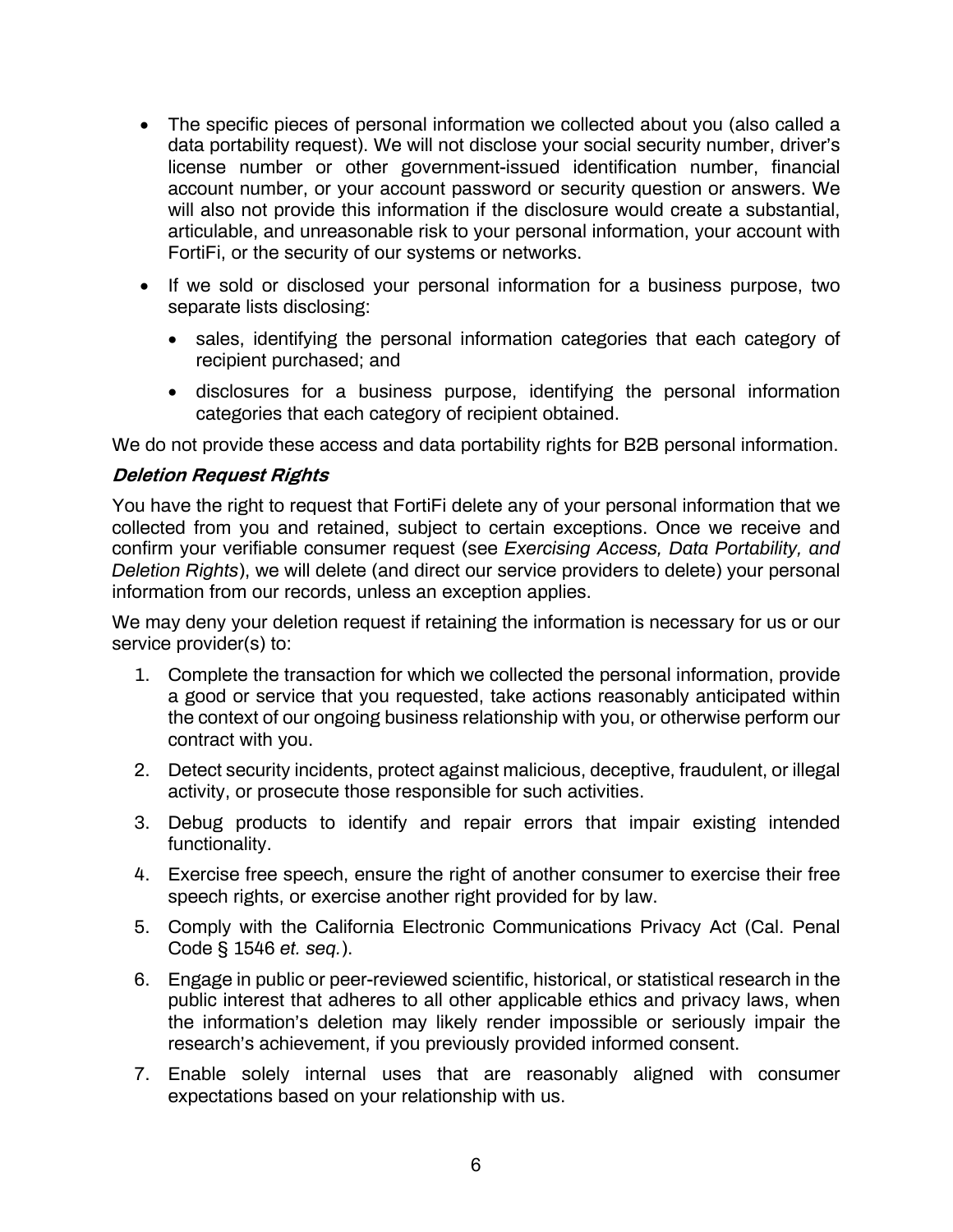- 8. Comply with a legal obligation.
- 9. Make other internal and lawful uses of that information that are compatible with the context in which you provided it.

We do not provide these deletion rights for B2B personal information.

## **Exercising Access, Data Portability, and Deletion Rights**

To exercise the access, data portability, and deletion rights described above, please submit a verifiable consumer request to us by either:

• Emailing us at info@fortifi.com

Only you, or your agent that you authorize to act on your behalf, may make a verifiable consumer request related to your personal information. To designate an authorized agent, see blow. We may request additional information so we may confirm a request to delete your personal information.

You may only make a verifiable consumer request for access or data portability twice within a 12-month period. The verifiable consumer request must:

- Provide sufficient information that allows us to reasonably verify you are the person about whom we collected personal information or an authorized representative.
- Describe your request with sufficient detail that allows us to properly understand, evaluate, and respond to it.

We cannot respond to your request or provide you with personal information if we cannot verify your identity or authority to make the request and confirm the personal information relates to you.

Making a verifiable consumer request does not require you to create an account with us. However, we do consider requests made through your password protected account sufficiently verified when the request relates to personal information associated with that specific account.

We will only use personal information provided in a verifiable consumer request to verify the requestor's identity or authority to make the request.

For instructions on exercising sale opt-out rights, see *Opt-Out and Opt-In Rights*.

## **Response Timing and Format**

We will respond to a verifiable consumer request within ten (10) days of its receipt. We will process these requests within forty-five (45) days of its receipt. If we require more time (up to 45 days), we will inform you of the reason and extension period in writing.

If you have an account with us, we will deliver our written response to that account. If you do not have an account with us, we will deliver our written response by mail or electronically, at your option.

Any disclosures we provide will only cover the 12-month period preceding the verifiable consumer request's receipt. The response we provide will also explain the reasons we cannot comply with a request, if applicable. For data portability requests, we will select a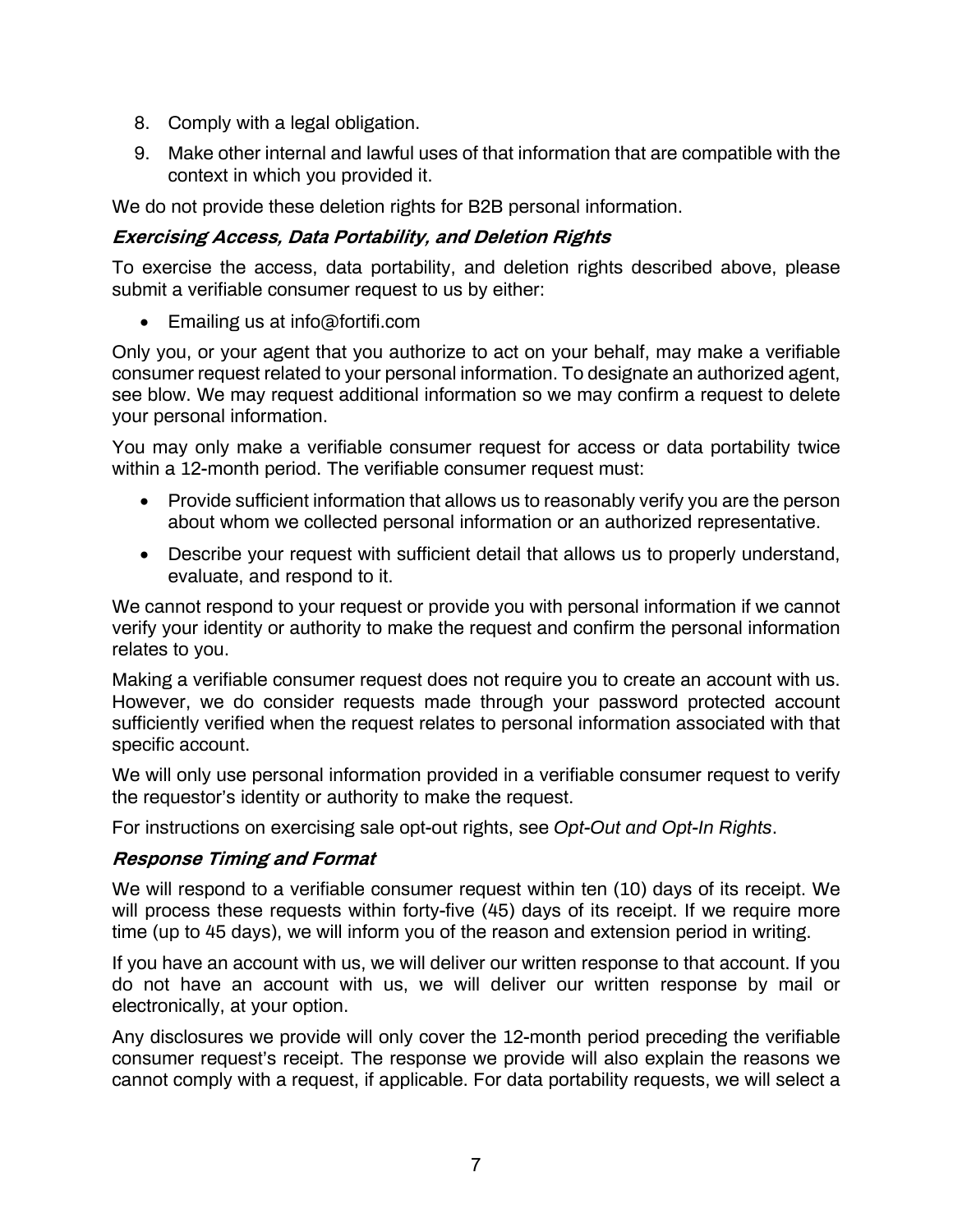format to provide your personal information that is readily useable and should allow you to transmit the information from one entity to another entity without hindrance.

We do not charge a fee to process or respond to your verifiable consumer request unless it is excessive, repetitive, or manifestly unfounded. If we determine that the request warrants a fee, we will tell you why we made that decision and provide you with a cost estimate before completing your request.

# **Opt-Out and Opt-In Rights Regarding the "Sale" of Your Personal Information**

If you are 16 years of age or older, you have the right to direct us to not sell your personal information at any time (the "right to opt-out"). We do not sell the personal information of consumers we actually know are less than 16 years of age, unless we receive affirmative authorization (the "right to opt-in") from either the consumer who is between 13 and 16 years of age, or the parent or guardian of a consumer less than 13 years of age. Consumers who opt-in to personal information sales may opt-out of future sales at any time.

To exercise the right to opt-out, you (or your authorized representative) may adjust your cookie preferences by setting your browser or system settings to refuse all or some browser cookies, or to alert you when cookies are being sent. However, if you do not consent to our use of cookies or select this setting you may be unable to access certain parts of our Site and Applications or other websites. You can find more information about cookies at http://www.allaboutcookies.org and http://youronlinechoices.eu.

## **Non-Discrimination**

We will not discriminate against you for exercising any of your CCPA rights. Unless permitted by the CCPA, we will not:

- Deny you goods or services.
- Charge you different prices or rates for goods or services, including through granting discounts or other benefits, or imposing penalties.
- Provide you a different level or quality of goods or services.
- Suggest that you may receive a different price or rate for goods or services or a different level or quality of goods or services.

However, we may offer you certain financial incentives permitted by the CCPA that **can result** in different prices, rates, or quality levels. Any CCPA-permitted financial incentive we offer will reasonably relate to your personal information's value and contain written terms that describe the program's material aspects. Participation in a financial incentive program requires your prior opt in consent, which you may revoke at any time. We currently do not provide any such financial incentives.

## **Other California Privacy Rights**

California Civil Code Section 1798.83 (California's "Shine the Light" law) permits users of our Site(s) and Application(s) that are California residents and who provide personal information in obtaining products and services for personal, family, or household use to request certain information regarding our disclosure of personal information to third parties for their own direct marketing purposes. If applicable, this information would